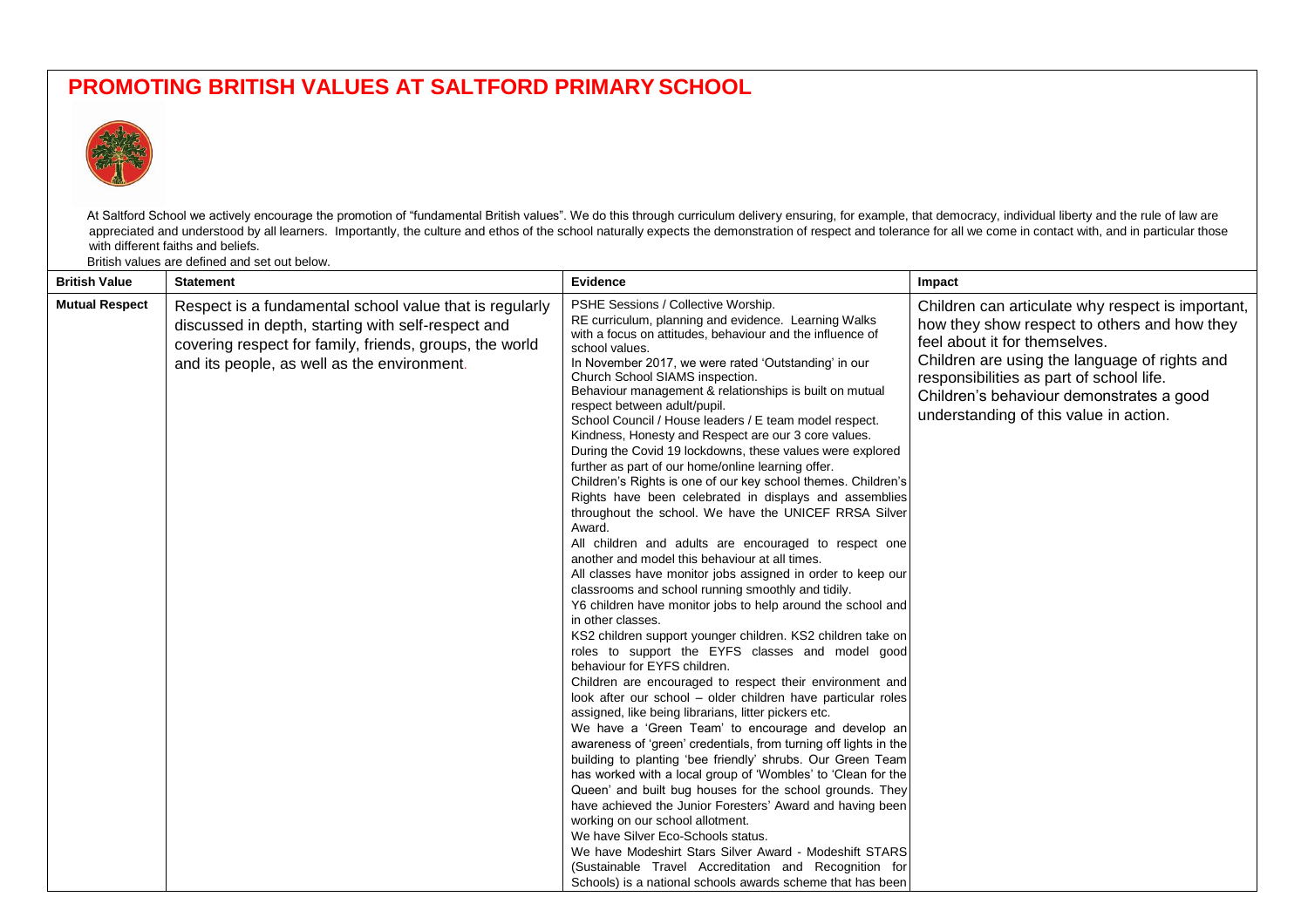|  | established to recognise schools that have demonstrated          |  |
|--|------------------------------------------------------------------|--|
|  | excellence in supporting cycling, walking and other forms of     |  |
|  | sustainable travel.                                              |  |
|  | Older children support younger children by leading 'Huff and     |  |
|  |                                                                  |  |
|  | Puff at playtime and helping in the Foundation Stage at          |  |
|  | lunchtime.                                                       |  |
|  | During our 'House afternoons', older children support            |  |
|  | younger children with a range of activities, often around a      |  |
|  | theme, such as 'honesty'.                                        |  |
|  | Commemorations like Remembrance Day are marked at                |  |
|  |                                                                  |  |
|  | school every year.                                               |  |
|  | Harvest festival donations are shared between local and          |  |
|  | international charities. Assemblies support children's           |  |
|  | understanding of those in need - like a recent visit from a      |  |
|  | charity for homeless people in Bath.                             |  |
|  | This year our KS2 Harvest Festival had an African theme          |  |
|  | (the last few years have included a French, a Caribbean)         |  |
|  | theme and an Antipodean theme, celebrating the cultures of       |  |
|  | Australia, New Zealand and the Pacific Islands). We              |  |
|  |                                                                  |  |
|  | supported the charity 'Send a Cow'.                              |  |
|  | We take great pride in supporting local, national and            |  |
|  | international charity efforts. We contributed to the NSPCC,      |  |
|  | who also visited us and delivered workshops for our older        |  |
|  | children and we have raised money for Sport and Comic            |  |
|  | Relief. In December all classes collect for a 'Reverse Advent    |  |
|  | Calendar', which was then donated to our local Foodbank.         |  |
|  | We also held a 'Christmas Jumper Day', which raised funds        |  |
|  |                                                                  |  |
|  | for Save the Children and have had visits from Julian House,     |  |
|  | a charity working with homeless people in Bath. We have          |  |
|  | raised funds through several events for the crisis in Ukraine.   |  |
|  | Children sometimes take part in leading services at St           |  |
|  | Mary's Church.                                                   |  |
|  | Every year our KS2 children walk to the top of Kelston           |  |
|  | Round Hill to commemorate Ascension Day. Children take           |  |
|  | part in a service lead by teachers and members of the            |  |
|  | Church.                                                          |  |
|  |                                                                  |  |
|  | At Christmas some of our older children visit local retirement   |  |
|  | homes to sing carols with the residents. Our Y5 children         |  |
|  | have had regular trips to the home to participate in arts        |  |
|  | activities with the residents.                                   |  |
|  | Sometimes our Digital Leaders help local residents at the        |  |
|  | Saltford Computer Café.                                          |  |
|  | During C 19 lockdown, children celebrated the people who         |  |
|  | care for us, wrote letters to local residents who were isolating |  |
|  |                                                                  |  |
|  | and the school supported local families.                         |  |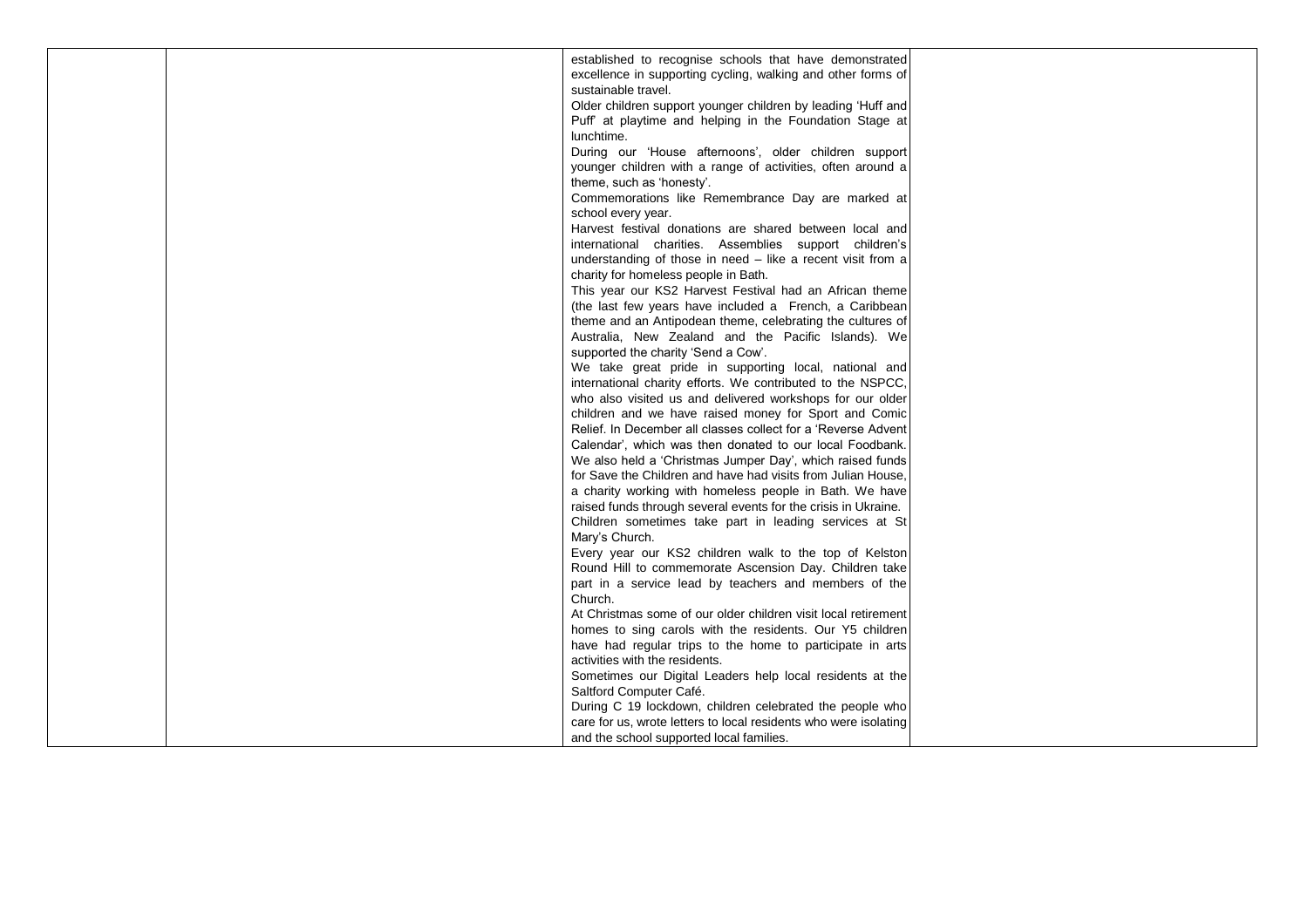| <b>Tolerance of</b><br>those with<br>different Faiths<br>and Beliefs |                                                                                                                                                                                                                                                                          | Our school follows the Discovery RE scheme of work, with<br>learning about different faiths and beliefs embedded in our<br>curriculum<br>Assemblies are planned to celebrate stories and festivals<br>from diverse cultures as well as current affairs and children's<br>rights themes.<br>Some of our parents come to school to tell us all about<br>festivals, including Chinese New Year and Eid.<br>Members of various faiths and religions are encouraged to<br>share their knowledge with their classes or the school.<br>Visits are made to different places of worship.<br>Displays celebrate important times of the year for different<br>cultures.<br>We learn French in school, but welcome visits from speakers<br>from many cultures.<br>Our clubs include Spanish.<br>Our cross-curricular learning places strong importance on<br>finding out about other cultures.<br>Regular discussions about issues in the news are held within<br>classes. These include video clips from Newsround and<br>Espresso. We collected equipment to donate to Syrian and<br>Afghan refugees.<br>Our Harvest festivals have a multicultural theme - KS2 for<br>example The Caribbean, Antipodean, African and French<br>Harvests<br>We have visits from organisations like SARI to encourage<br>understanding of diverse cultures and raise awareness of<br>racist bullying.<br>In Year 6, children spend time learning about the Black<br>Lives Matter movement and produced very thoughtful pieces<br>of work inspired by it, including discussions with a local angle<br>about the Bristolian slave trader Edward Colston.<br>Our Spanish Club celebrated the European Day of<br>Languages. | Children are able to talk about the different faiths<br>and cultures they learn about, ask questions and<br>show tolerance and respect for others of<br>different faiths and religions.                                                                                                                                                                                                                            |
|----------------------------------------------------------------------|--------------------------------------------------------------------------------------------------------------------------------------------------------------------------------------------------------------------------------------------------------------------------|----------------------------------------------------------------------------------------------------------------------------------------------------------------------------------------------------------------------------------------------------------------------------------------------------------------------------------------------------------------------------------------------------------------------------------------------------------------------------------------------------------------------------------------------------------------------------------------------------------------------------------------------------------------------------------------------------------------------------------------------------------------------------------------------------------------------------------------------------------------------------------------------------------------------------------------------------------------------------------------------------------------------------------------------------------------------------------------------------------------------------------------------------------------------------------------------------------------------------------------------------------------------------------------------------------------------------------------------------------------------------------------------------------------------------------------------------------------------------------------------------------------------------------------------------------------------------------------------------------------------------------------------------------------------------------------------|--------------------------------------------------------------------------------------------------------------------------------------------------------------------------------------------------------------------------------------------------------------------------------------------------------------------------------------------------------------------------------------------------------------------|
|                                                                      |                                                                                                                                                                                                                                                                          | We challenge any prejudicial or discriminatory behaviour.                                                                                                                                                                                                                                                                                                                                                                                                                                                                                                                                                                                                                                                                                                                                                                                                                                                                                                                                                                                                                                                                                                                                                                                                                                                                                                                                                                                                                                                                                                                                                                                                                                    |                                                                                                                                                                                                                                                                                                                                                                                                                    |
| <b>Democracy</b>                                                     | Children see democracy borne out in a whole variety of<br>ways and see this as being an essential component of<br>successful team work.<br>Democracy is a value that children meet when exploring<br>Christian values of: respect, justice, trust, honesty &<br>service. | We discuss and celebrate difference in Circle Times.<br>The voting in of new House Captains & School Council<br>members each year models the democratic process.<br>RE & PSHE curriculum & planning. Introducing<br>UKS2 to politics using general election process.<br>Collaborative learning across the curriculum.<br>School council elected and vote on key issues.<br>Every year children elect representatives from their class for<br>the School Council after a hustings exercise in each class.<br>Pupil voice is important to us – in the last year School<br>Council have been involved in celebrating our Futura<br>Learning Partnership launch, contributing to the development<br>of our behaviour policy and celebrating the school's 60 <sup>th</sup><br>Anniversary. They have also shared the outcomes of the<br>annual pupil questionnaire with classes and considered next<br>steps. They met a local councillor to find out about his role<br>and the work he does.<br>Four members of the School Council represent Saltford at<br>the annual BANES Pupil Parliament when it runs.                                                                                                                                                                                                                                                                                                                                                                                                                                                                                                                                                                                      | Children are able to work cooperatively in pairs<br>and groups as well as in whole class situations.<br>They understand about turn taking and<br>respecting the views of others.<br>As a result of the general election, Y6 pupils<br>have written their own manifestos, carried out<br>mock election & debated views. Y6 make<br>perceptive observations & can provide counter<br>arguments to the issues raised. |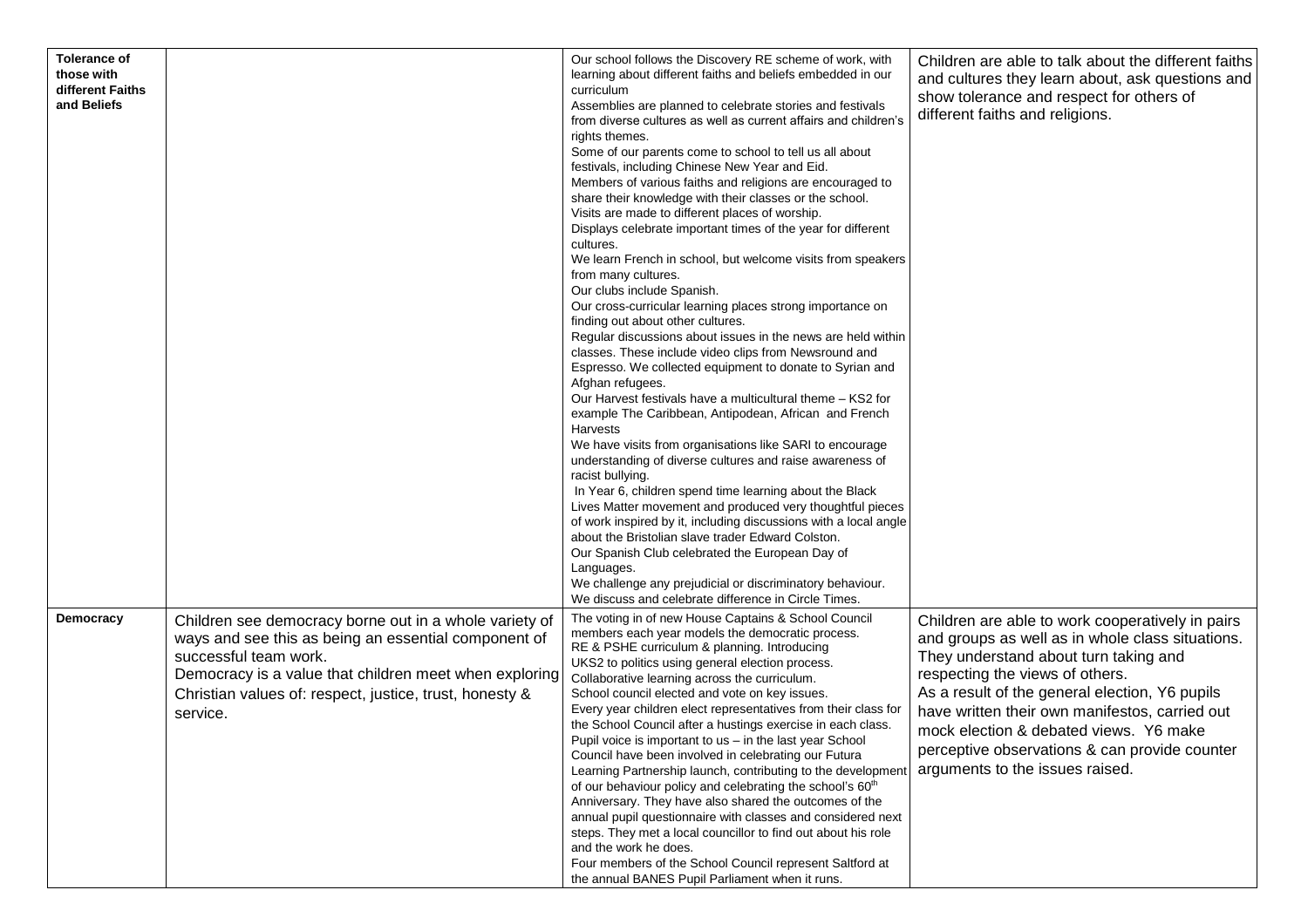|                    |                                                                                                                                                                                                                                                                                                                                                                                    | The House names were suggested by and voted for by the<br>children and staff.<br>Robin - Red Owl - Blue Woodpecker - Green Goldfinch -<br>Yellow<br>House Captains are elected by members of each House<br>after a hustings exercise.<br>House afternoons are held with the opportunity for older and<br>younger children to work together.<br>Each class has a charter written and signed by all members<br>at the beginning of the year.<br>Assemblies include information about how democracy works<br>-children and teachers have been involved in leading<br>assemblies about Parliament and the General Election.<br>We have hosted a Trust Primary Parliament discussing the<br>Global Goals and what we could do to look after our planet.<br>Local Councillors and community group representatives visit<br>the school, for example to talk to the children about local<br>issues like the potential reopening of Saltford Railway<br>Station, or to sit with the children to enjoy a Great British<br>Breakfast!<br>We encourage discussion and debate about issues in the<br>news, within a framework of respecting the views of others.<br>Democracy is addressed across the curriculum - from<br>finding out about significant individuals like Rosa Parks and<br>Nelson Mandela to learning about the founding principles of<br>democracy when we learn about the Ancient Greeks.<br>Every year representatives from the children go to the<br>BANES Primary Parliament when it runs. |                                                                                                                                                                                                                                                                                                                                                                                                                                                                                                           |
|--------------------|------------------------------------------------------------------------------------------------------------------------------------------------------------------------------------------------------------------------------------------------------------------------------------------------------------------------------------------------------------------------------------|-----------------------------------------------------------------------------------------------------------------------------------------------------------------------------------------------------------------------------------------------------------------------------------------------------------------------------------------------------------------------------------------------------------------------------------------------------------------------------------------------------------------------------------------------------------------------------------------------------------------------------------------------------------------------------------------------------------------------------------------------------------------------------------------------------------------------------------------------------------------------------------------------------------------------------------------------------------------------------------------------------------------------------------------------------------------------------------------------------------------------------------------------------------------------------------------------------------------------------------------------------------------------------------------------------------------------------------------------------------------------------------------------------------------------------------------------------------------------------------------------------|-----------------------------------------------------------------------------------------------------------------------------------------------------------------------------------------------------------------------------------------------------------------------------------------------------------------------------------------------------------------------------------------------------------------------------------------------------------------------------------------------------------|
| <b>Rule of Law</b> | Children are familiar with the concept through the<br>discussion of values and, in RE& PSHE lessons, the<br>idea that different religions have guiding principles.<br>Children are used to debating and discussing laws/rules<br>and their application. Visits from the local Police service<br>ensure children form positive relationships through<br>informal learning sessions. | Golden Rules, Learning Behaviours, Christian values<br>PSHE/Citizenship lessons on the role of law and parliament.<br>Pupil Voice through school council meetings. Collective<br>Worship cycle & themes.<br>RE curriculum, planning and evidence.<br>Behaviour Policy; monitoring & supporting pupils using the<br>behaviour logs.<br>Rights Respecting School Award.<br>Visits from the Police.<br>Our Golden Rules form the basis of our behaviour<br>management system and are referred to consistently<br>throughout the school day by all children and adults working<br>within the school.<br>Levels of behaviour are clearly displayed in each classroom.<br>All children who abide by our Golden Rules earn Golden<br>Time at the end of each week.<br>Playworkers reward children who follow the rules and help<br>others.<br>Children are encourage to differentiate right from wrong.<br>Peaceful solutions to conflicts are encouraged.<br>We learn about the Rule of Law through our Curriculum, like<br>finding out about 'People Who Help Us', when we receive<br>visits from our local PCSO and the Fire Brigade.<br>Consequences of breaking the law are discussed in Circle<br>Times and in Assemblies.<br>We have had visiting paramedics, who came to talk to us                                                                                                                                                                                                                | Children are able to articulate how and why we<br>need to behave in school and demonstrate<br>they understand and can abide by these. They<br>are able to discuss and debate moral issues in<br>relation to the rules.<br>Children make links between Golden Rules and<br>RRS & articulate this well.<br>Involvement of Police using the curriculum &<br>supporting pupil need increase understanding<br>of role & give pupils a sense of security. They<br>appreciate the role of Police within society. |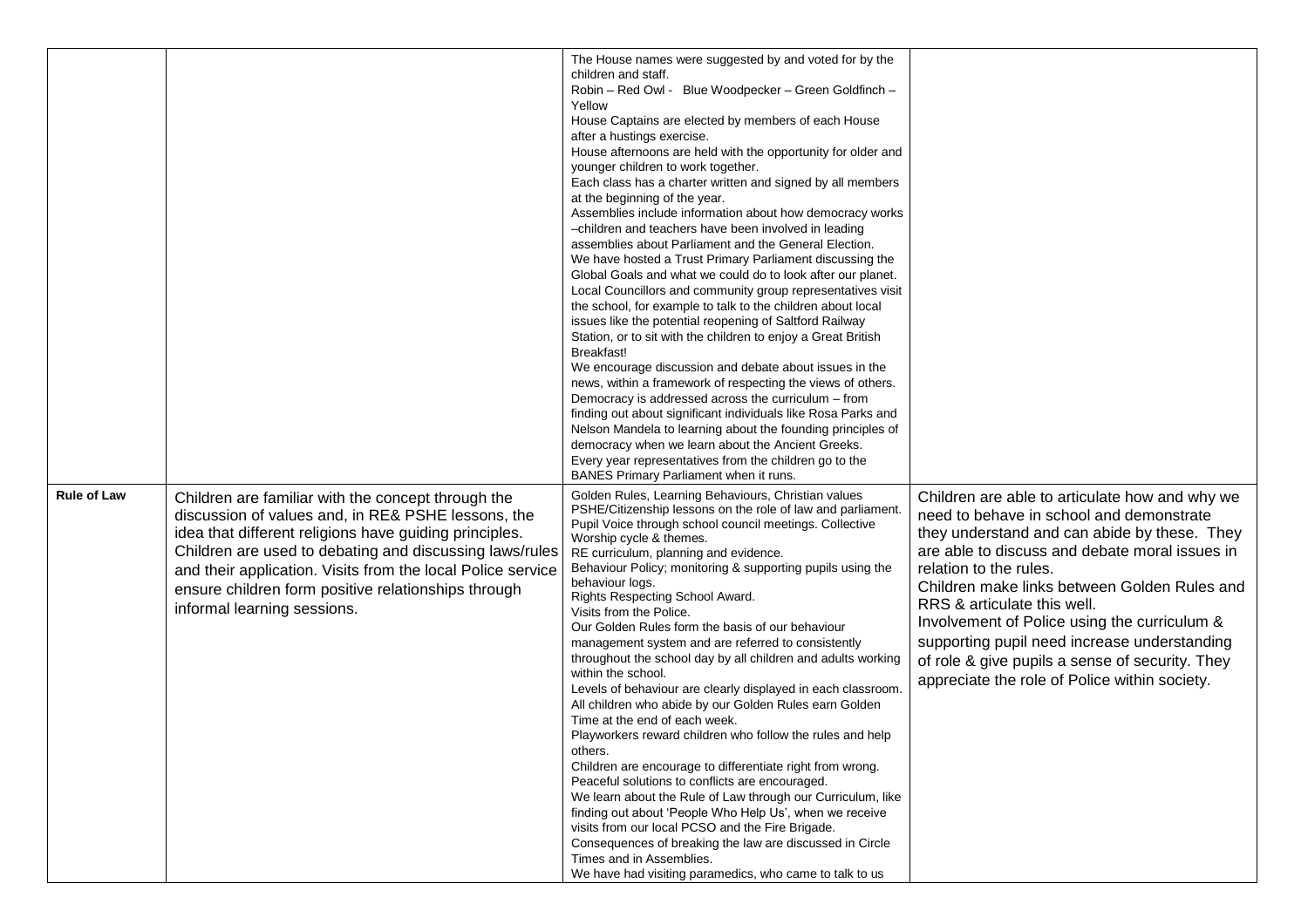|                           |                                                                                                                                                                                                                                                                                                                                            | about their role.<br>Every year our Y6 children have go to the 'Life Skills' Centre<br>in Bristol. This helps guide them to make the right choices in<br>tricky situations and appreciate the people we turn to help<br>us.<br>Our Digital Leaders have taken assemblies about keeping<br>safe online and we recently received a visit from Bigfoot<br>Drama Company who took sessions about Safer Internet<br>Day.<br>We find out about major institutions, like Parliament and our<br>older children have visited the Imperial War Museum in<br>London.<br>Representatives from our School Council take part in the<br>BANES Primary Pupil Parliament each year when it runs.<br>Saltford School is a proud member of the Futura Learning<br>Partnership, which allows us to work with a range of other<br>local schools to support achievement and provide a variety<br>of opportunities - sporting, curricular (like a local history<br>project), musical etc.                                                                                                                                                                                                                                                                                                                                                                                                                                                                                                                                                                                                                                                                                                                                                                                                                                                                                  |                                                                                                                                                                                                                                                                                                                                                                |
|---------------------------|--------------------------------------------------------------------------------------------------------------------------------------------------------------------------------------------------------------------------------------------------------------------------------------------------------------------------------------------|-----------------------------------------------------------------------------------------------------------------------------------------------------------------------------------------------------------------------------------------------------------------------------------------------------------------------------------------------------------------------------------------------------------------------------------------------------------------------------------------------------------------------------------------------------------------------------------------------------------------------------------------------------------------------------------------------------------------------------------------------------------------------------------------------------------------------------------------------------------------------------------------------------------------------------------------------------------------------------------------------------------------------------------------------------------------------------------------------------------------------------------------------------------------------------------------------------------------------------------------------------------------------------------------------------------------------------------------------------------------------------------------------------------------------------------------------------------------------------------------------------------------------------------------------------------------------------------------------------------------------------------------------------------------------------------------------------------------------------------------------------------------------------------------------------------------------------------------------------|----------------------------------------------------------------------------------------------------------------------------------------------------------------------------------------------------------------------------------------------------------------------------------------------------------------------------------------------------------------|
| <b>Individual Liberty</b> | Our Values based discussions and acts of worship<br>include discussion about the self, e.g. self -respect and<br>self-worth in relation to the individual value so that<br>children see that they are important in their own right.<br>Children are strongly encouraged to develop<br>independence in learning and to think for themselves | Children are able to show independence in learning and to<br>think for themselves.<br>Rights Respecting School Silver Award evidence. Teaching<br>and learning places emphasis on the right to have our own<br>thoughts and evidence based views.<br>Individualised learning opportunities.<br>SEN support and expectations.<br>Children are encouraged to make choices daily - whether it<br>is choosing their lunch, challenging themselves to harder<br>work, deciding what to do at playtime, in the lunch hour or for<br>Golden Time.<br>Children have the choice to participate in many of our varied<br>extra-curricular opportunities.<br>Through our PHSE and Computing Curriculum, children are<br>taught about their rights and responsibilities, including how to<br>keep themselves safe online and how to keep healthy. We<br>have received the Award for Healthy Schools Certificate.<br>We challenge stereotypes and encourage the development<br>children's sense of self-esteem, self-knowledge and self-<br>confidence. This could be through taking part in our school<br>productions, playing for a team in sport or sharing something<br>they enjoy in our assemblies, for example.<br>We have an Artsmark Silver Award for encouraging<br>creativity.<br>We have our own E-qualities team to promote fairness for<br>all.<br>Activites such as 'Sustrans Big Walk and Wheel' encourage<br>us to keep fit and walk, cycle or scoot to school. Special<br>events are held to promote their work.<br>Every year we hold an anti-bullying week, which concludes<br>with a display of children's work on the theme. This<br>continues through the school year with assemblies and work<br>in class. We also held a STEM week and Inclusion Matters<br>week, which celebrated women in STEM and the diversity of<br>our community. | Children understand the importance of accepting<br>responsibility and their right to be heard in<br>school.<br>They are consulted on many aspects of school<br>life and demonstrate independence of thought<br>and action.<br>Children are confident and articulate individuals<br>who behave well and respond appropriately in<br>social and formal contexts. |